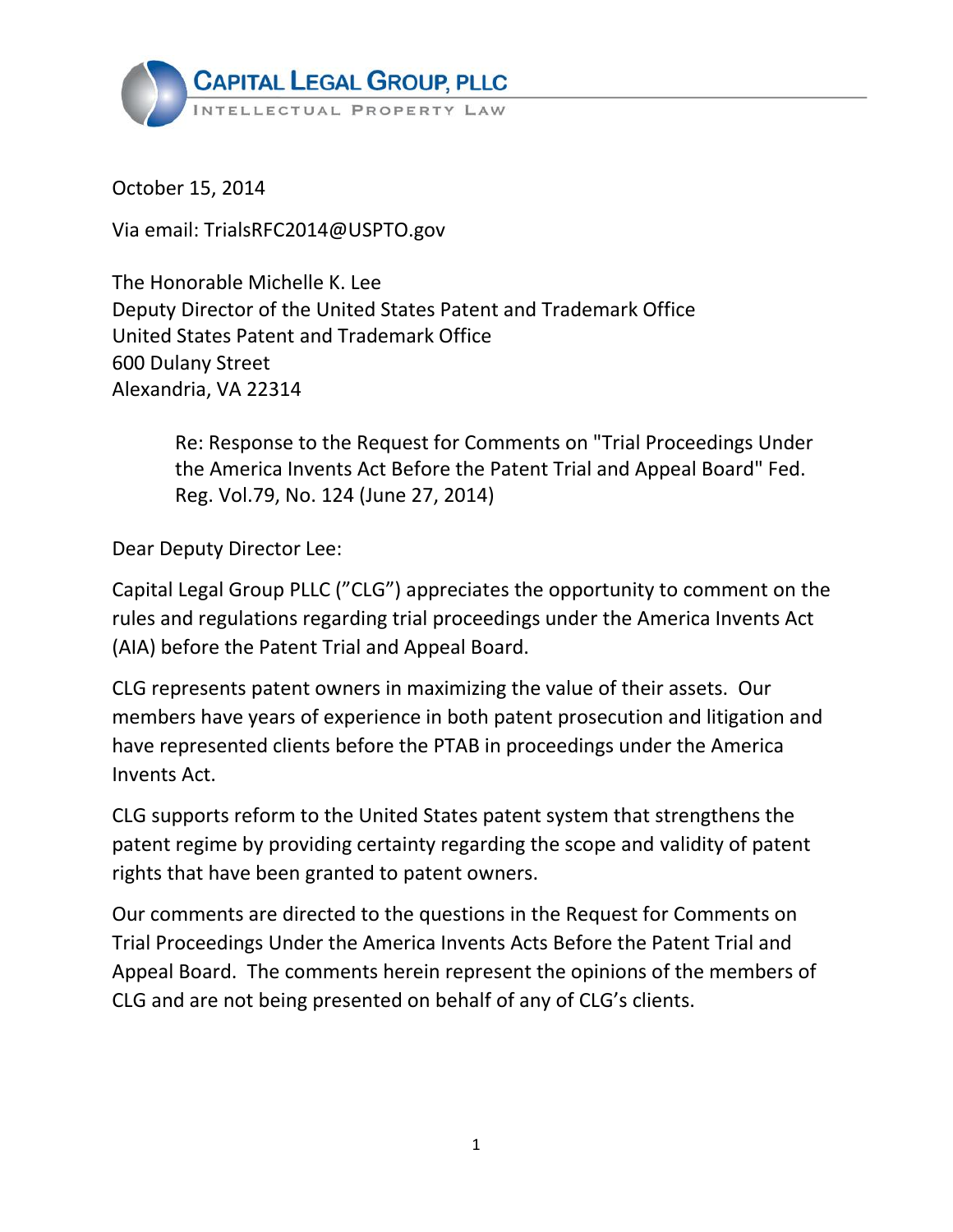

 **Question 1:** *Claim Construction Standard* - **Under what circumstances, if any, should the Board decline to construe a claim in an unexpired patent in accordance with its broadest reasonable construction in light of the specification of the patent in which it appears?**

 The current practice of the Board to apply the broadest reasonable interpretation (BRI) standard for claim construction leads to inequitable results for patent owners, particularly in light of the Board's current practices regarding the amendment of claims. Claims in AIA Trials should be construed as to their actual scope of protection by applying the claim construction standard of set forth by  *Phillips v. AWH Corp.,* 415 F.3d 1303 (Fed. Cir. 2005).

 The Board has alleged that the use of the BRI standard is supportable both because of the ability of the patent owner to amend claims and the lack of a presumption of validity of patents before the PTAB. *See* Travelocity.com L.P., *et.al.* v. Cronos Technologies LLC, CBM2014-00082, slip op. at 15 (PTAB September 11, 2014) (Paper 10) (Adopting BRI standard even when patent would expire before conclusion of a potential CBM Review). However, the ability to amend claims during *ex parte* and *inter partes* reexaminations was given much more freely to patent owners than what is currently available under AIA Trial proceedings away from examinations proceedings into adversarial adjudicative Proceedings. *See e.g.* MPEP 2250, 2272. The transition from *inter partes reexamination* into *inter partes* review drastically moved the nature of the proceedings.

 This change has led to significant prejudice against patent owners. Because AIA Trial Proceedings are often requested by accused infringers in District Court infringement proceedings, patent owners who seek to protect their rights must defend against validity challenges using a different construction than what the Court will utilize to determine infringement. The Federal Circuit has repeatedly held that the same claim construction should be used to determine infringement  and validity. *See e.g. SmithKline Diagnostics, Inc., v. Helena Laboratories Corp.*, 859 F.2d 878, 882 (Fed. Cir. 1988). Putting the adjudicative burden of patent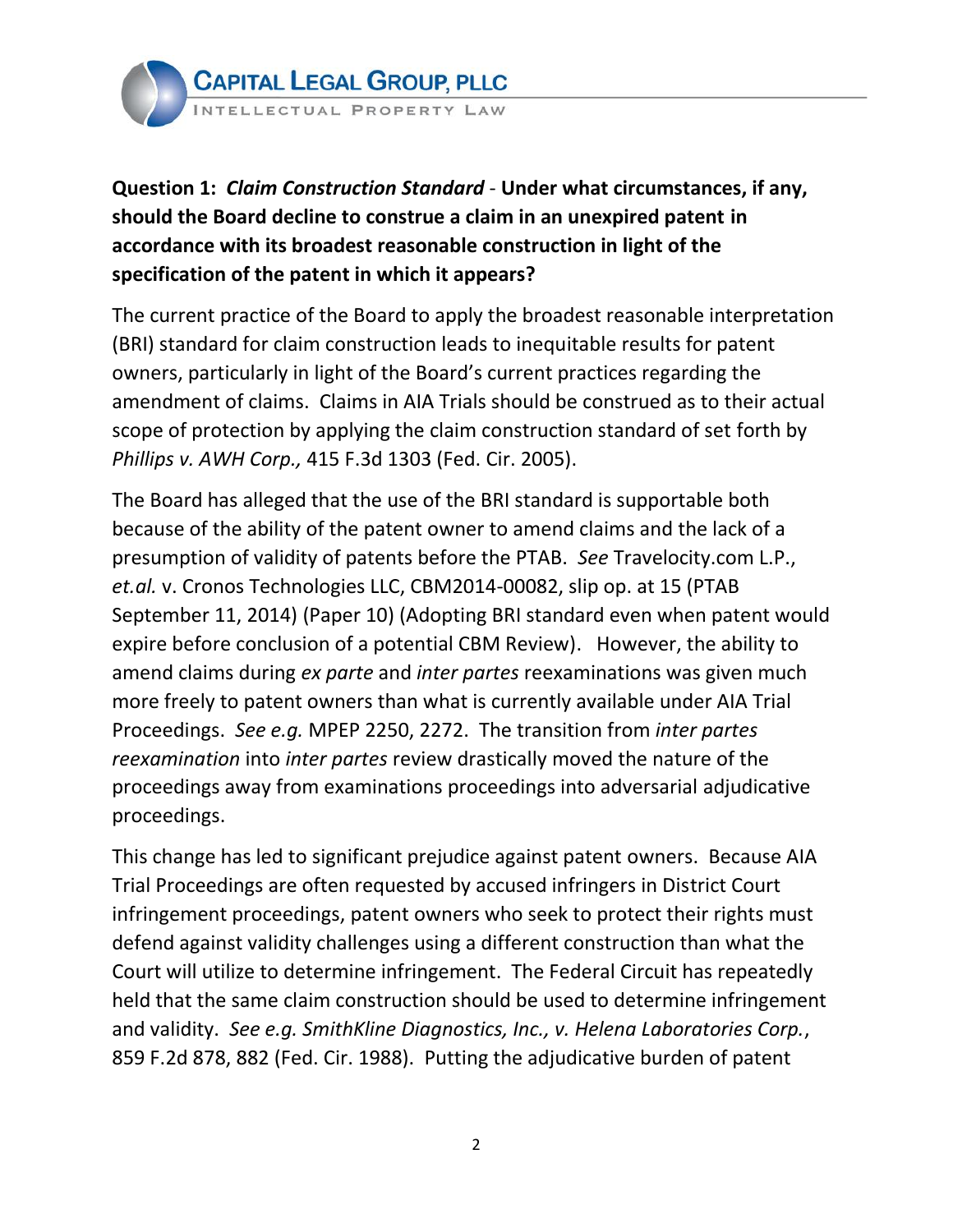

 validity upon an administrative agency, as opposed to an Article III tribunal, should not change a bedrock claim interpretation principle.

# **Question 2:** *Motion to Amend* **- What modifications, if any, should be made to the Board's practice regarding motions to amend?**

 35 U.S.C. § 316(d) clearly states that during the *inter partes* review, the patent owner may file one motion to amend one or more claims. The post-grant rules and procedures, however, prevent amendments by patent owners and, in effect, vitiate this portion of the statute.

 Amendments during *inter* partes reviews are virtually non-existent, with the only known claim amendment occurring when the Board granted an unopposed motion to amend the claims (and wherein the patent was owned by the U.S. government).<sup>1</sup> As a result, instead of a means to ensure a patent's claims are fairly reexamined, with the possibility of the patent traversing the *inter partes* review with narrower albeit valid claims, the *inter partes* review has become an administrative procedure that allows accused infringers a free swing at invalidating a patent. The inability to amend the claims (even modestly) creates an all-or-nothing scenario in which the patent owner is forced to argue the patentability of the claims over prior art that the patent owner (and the patent examiner who examined the original patent application) has never seen - instead of narrowing the claims (even modestly) to overcome the prior art.

 As a result, besides the cost of instituting an *inter partes* review (which is modest compared to litigation), the "valid or invalid" claim verdict resulting from a *inter partes* review is virtually risk-free to the petitioner and therefore provides a strong motivation for an accused infringer to initiate an *inter partes* review.

 Most importantly, a proceeding that allows patent owners a fair chance at amending claims ensures a fair and equitable examination resulting in claims covering inventions - many of which of come at a significant investment of financial and other resources - instead of simply the invalidation of claims covering a particular claimed embodiment.

 <sup>1</sup>*International Flavors & Fragrances Inc. v. United States*, Case 2013-00124.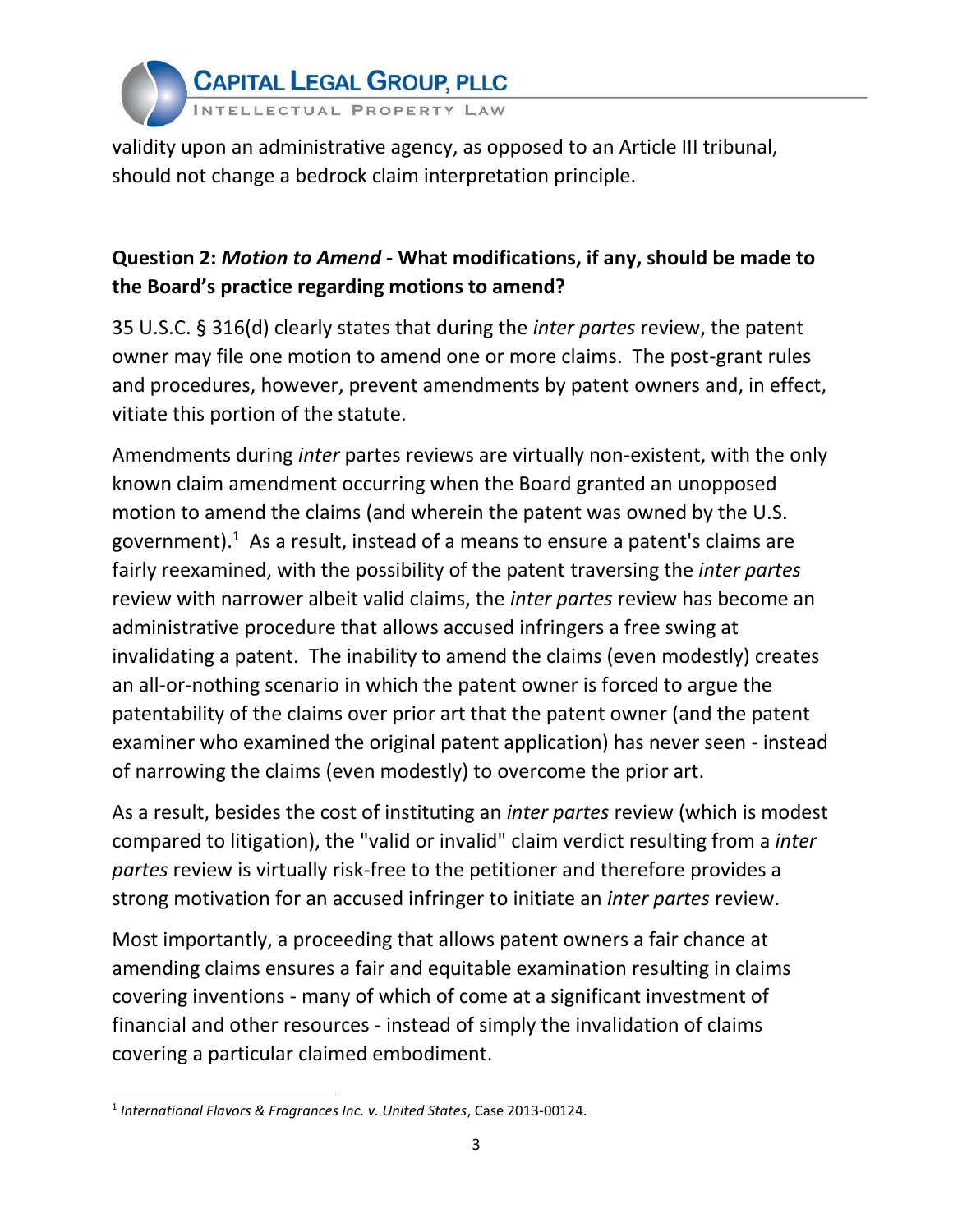## **(a) The burden of proof regarding patentability should be with the petitioner**

 One obstacle to successfully amending a claim is that, under the Board's interpretation of the rules, the patent owner bears the burden to show a patentable distinction of each proposed substitute claim over the prior art. However, 35 U.S.C. § 316(e) states that "In an *inter partes* review instituted under this chapter, the **petitioner shall have the burden** of proving a proposition of unpatentability by a preponderance of the evidence." The statute provides no exception for amendments. The Board has apparently created an exception to this statutory requirement because the patent owner is the moving party (and the moving party normally bears the burden of showing it is entitled to the requested relief). This standard, however, is clearly inconsistent with the statute.

 Further, it is impractical for the patent owner to bear the burden of showing patentability over the prior art. First, requiring the patent owner to bear the burden requires the patent owner to prove a negative - that the prior art does not disclose or teach a given claim element.

 Second, the very nature of technology leaves the prior art references, their terminology, and their teachings open to interpretation. Consequently, placing the burden upon the patent owner forces the patent owner to guess as to what portion of which prior art reference the petitioner may argue discloses the new claim limitation.

 Next, the petitioner is often combining multiple prior art references, all of which must all be addressed, in addition to prior art not of record (and known to the patent owner), and prior art generally.<sup>2</sup> This fact compounds the first two points.

 Finally, the page limit (fifteen pages) and the fact that the patent owner must provide insight as to the level of ordinary skill in the art and various other topics ensures that the patent owner will not be successful in carrying its burden - as is evidenced by the number of successful amendments to date.

<sup>&</sup>lt;sup>2</sup> Idle Free, IPR2012-00027, Paper No. 26 at 7 (PTAB June 11, 2013).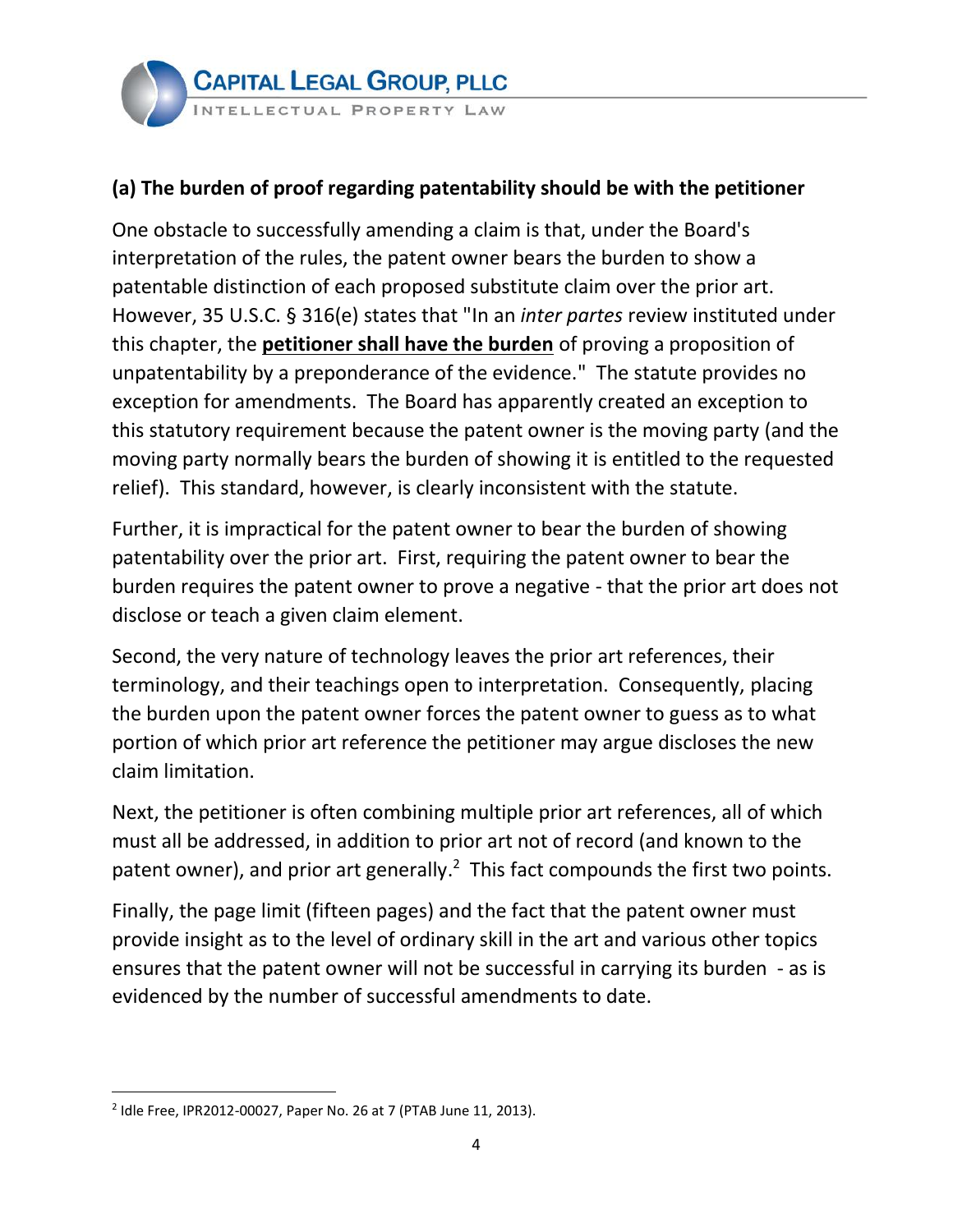

#### **(b) The page limits for motions to amend should be increased.**

 As discussed in the previous section, the page limit of fifteen pages for motions hampers the patent owner's ability to provide fair argument as to the patentability of its new claims. The page limit should be limited to fifteen pages plus three pages per amended claim - not including the proposed claim language. Thus, if a motion to amend requested amendment of five claims, the patent owner would have a page limit of thirty pages. As opposed to a fixed page limit, a variable page limit ensures that the patent owner has sufficient pages to address the many required topics.

# **(c) The patent owner should not be limited to substituting only one claim for each challenged claim.**

 Presently, patent owners are presumptively permitted to propose only one substitute claim for each challenged claim that is cancelled. See 37 C.F.R. §42.121(a)(3). Rebutting this presumption by demonstration of need adds yet another burden on the patent owner and is inconsistent with the statute.

 35 U.S.C. § 316(d)(1) states that "During an *inter partes* review instituted under this chapter, the patent owner may file 1 motion to amend the patent in 1 or more of the following ways: (A) Cancel any challenged patent claim. '(B) For each challenged claim, propose a reasonable number of substitute claims."

Thus, under the statute the patent owner has the right to propose a reasonable number of substitute claims for each challenged claim and the Board has created a presumption that is inconsistent with the statute. This rule and practice should be modified to be consistent with the statute. Specifically, the patent owner should be permitted to propose two, three or more claims for each challenged claim, provided the number proposed for each challenged claim is reasonable.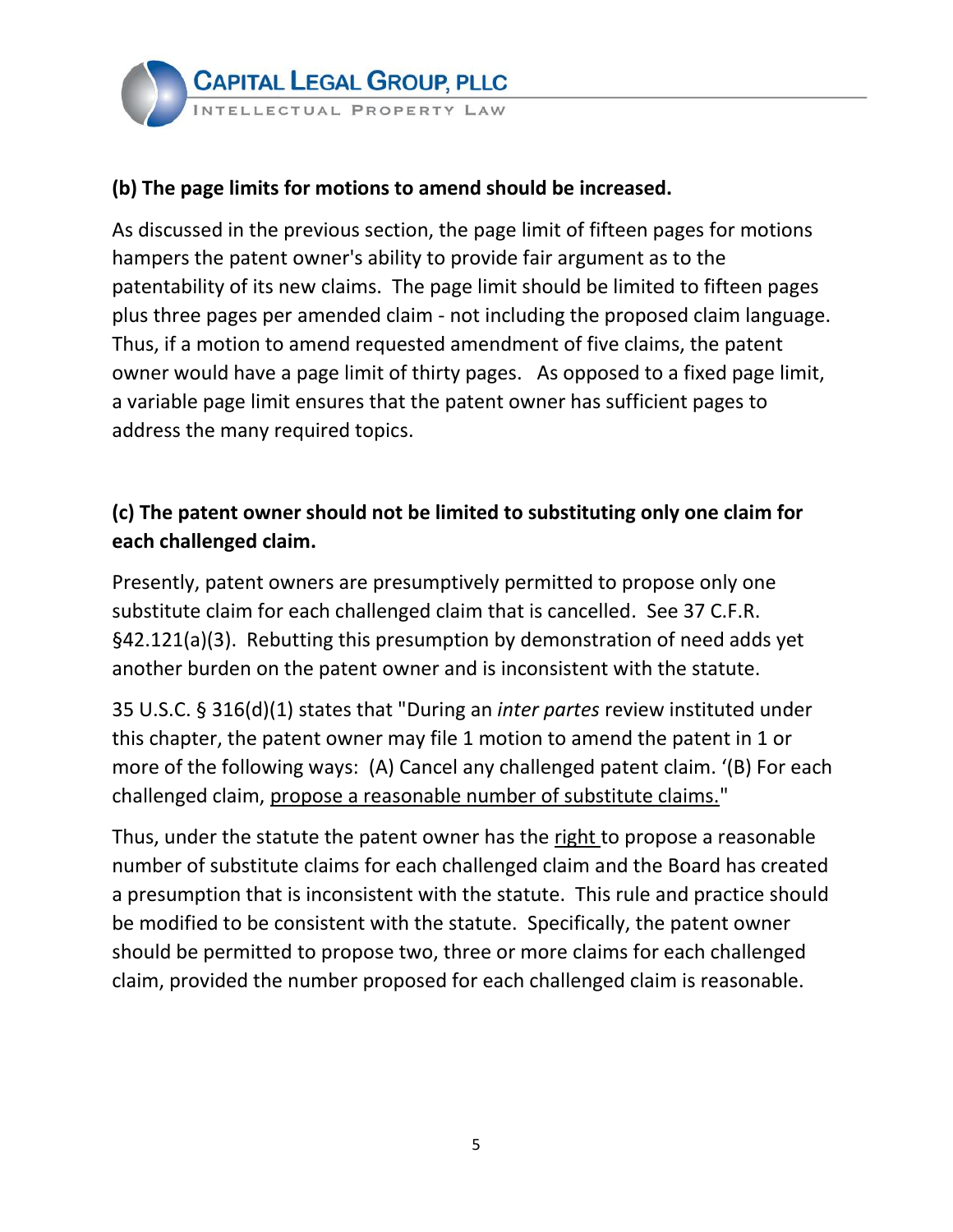

#### **(d) The patent owner should not have to cancel a challenged claim in order to submit substitute claims.**

 As discussed above, patent owners are presumptively permitted to propose only one substitute claim for each challenged claim that is cancelled. See 37 C.F.R. §42.121(a)(3). In other words, the patent owner must cancel a claim in order to propose substitute claims. However, as recited above, 35 U.S.C. § 316(d)(1) states that the patent owner may move to amend the patent "in 1 or more of the following ways." Thus, under the statute the patent owner can move to:

(1) cancel challenged claims;

 (2) propose a reasonable number of substitute claims for each challenged claims; **or**

 (3) cancel challenged claims and propose a reasonable number of substitute claims for each challenged claim.

 In other words, the statute expressly permits the patent owner to propose substitute clams without canceling the challenged claim. Patent owners should not be forced to cancel a claim in order to propose a reasonable number of substitute claims. This rule should be modified to be consistent with the statute.

## **evidence be permitted in a Patent Owner Preliminary Response? Question 3:** *Patent Owner Preliminary Response* **- Should new testimonial**

 The patent owner should not be restricted from filing any evidence in its Preliminary Response that would inform the PTAB regarding whether an AIA Trial Proceeding should be instituted. Two primary areas of testimonial evidence are routinely supplied by petitioners, and patent owners should be allowed to provide similar evidence. Petitioners routinely provide declarations and affidavits related to the construction of claims and relating to issues regarding obviousness.

 Patent owners should be permitted to provide testimony from fact and expert witnesses related to these two issues, particularly if the petitioner submits this evidence to the Board. Not allowing testimonial evidence on these issues